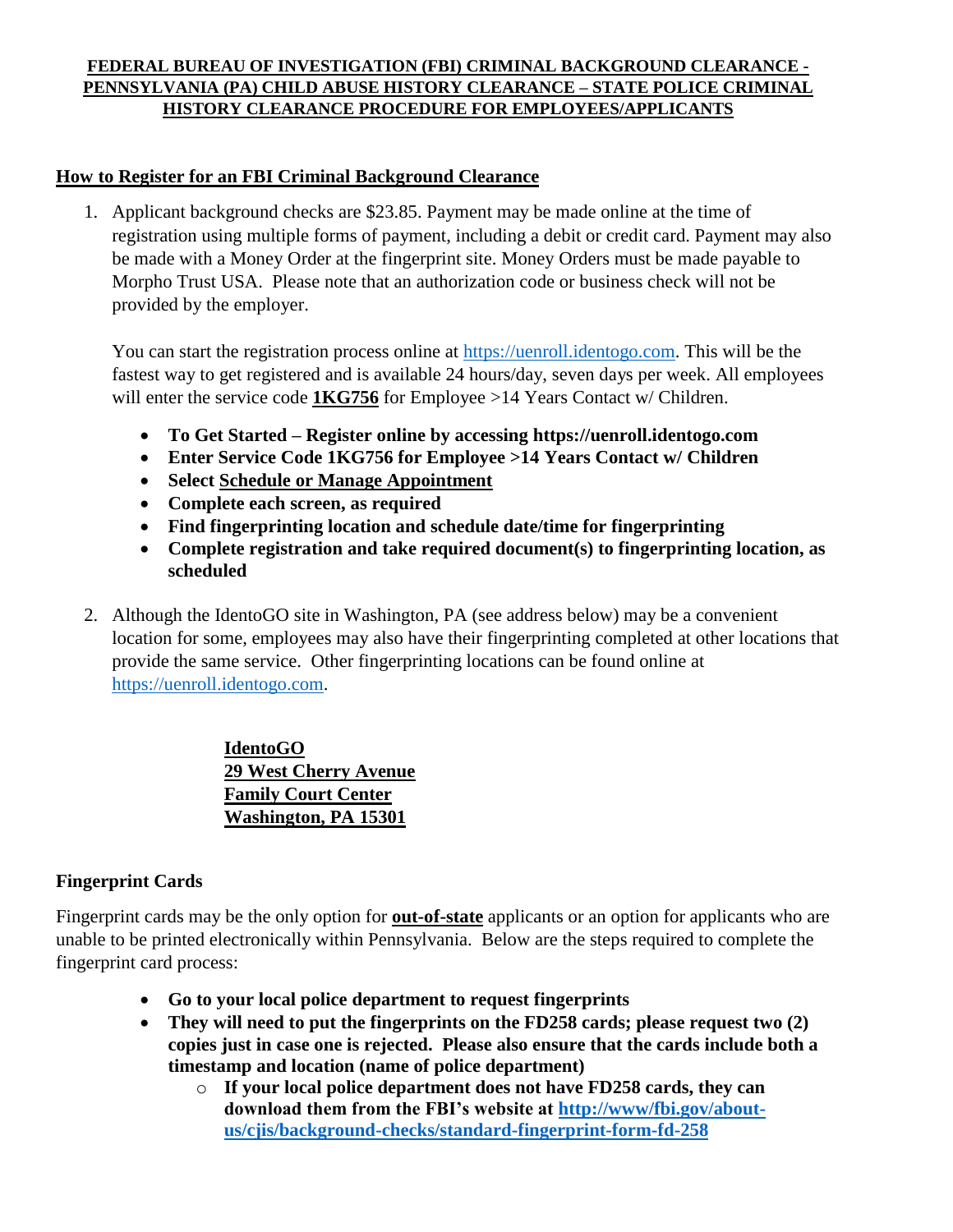- **Register online at [www.uenroll.identogo.com](http://www.uenroll.identogo.com/)**
- **Enter Service Code 1KG756 for Employee >14 Years Contact w/ Children**
- **Select Submit a Fingerprint Card**
- **Registrant will receive an e-mail that includes a bar code and address to submit cards/paperwork for processing**
- **Mail both fingerprint cards with the e-mail to the provided address. As the process begins when the cards/paperwork are received in Tennessee, please allow 4 to 6 weeks for processing after the cards/paperwork are received in Tennessee.**

#### **Inquiries or Questions**

All information regarding the process, policy and fingerprinting locations may be found at [https://uenroll.identogo.com](http://www.uenroll.identogo.com/) or by contacting 844-321-2124.